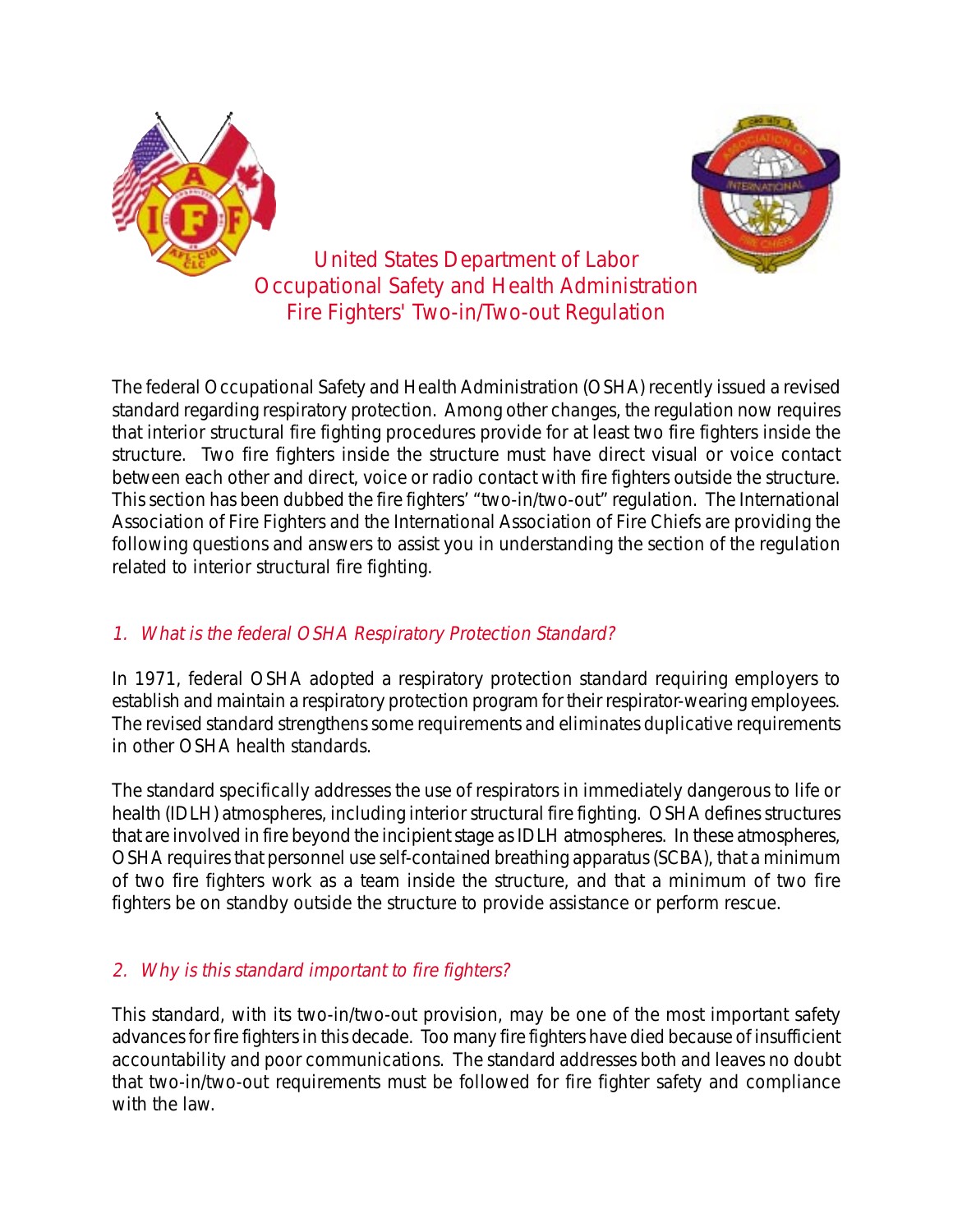### 3. Which fire fighters are covered by the regulations?

The federal OSHA standard applies to all private sector workers engaged in fire fighting activities through industrial fire brigades, private incorporated fire companies (including the "employees" of incorporated volunteer companies and private fire departments contracting to public jurisdictions) and federal fire fighters. In 23 states and 2 territories, the state, not the federal government, has responsibility for enforcing worker health and safety regulations. These "state plan" states have earned the approval of federal OSHA to implement their own enforcement programs. These states must establish and maintain occupational safety and health programs for all public employees that are as effective as the programs for private sector employees. In addition, state safety and health regulations must be at least as stringent as federal OSHA regulations. Federal OSHA has no direct enforcement authority over state and local governments in states that do not have state OSHA plans.

All professional career fire fighters, whether state, county, or municipal, in any of the states or territories where an OSHA state plan agreement is in effect, have the protection of all federal OSHA health and safety standards, **including the new respirator standard and its requirements for fire fighting operations**. The following states have OSHA-approved plans and must enforce the two-in/two-out provision for all fire departments.

| Alaska      | Kentucky   | North Carolina | Virginia       |
|-------------|------------|----------------|----------------|
| Arizona     | Maryland   | Oregon         | Virgin Islands |
| California  | Michigan   | Puerto Rico    | Washington     |
| Connecticut | Minnesota  | South Carolina | Wyoming        |
| Hawaii      | Nevada     | Tennessee      |                |
| Indiana     | New Mexico | Utah           |                |
| lowa        | New York   | Vermont        |                |

A number of other states have adopted, by reference, federal OSHA regulations for public employee fire fighters. These states include Florida, Illinois and Oklahoma. In these states, the regulations carry the force of state law.

Additionally, a number of states have adopted NFPA standards, including NFPA 1500, Standard for Fire Department Occupational Safety and Health Program. The 1997 edition of NFPA 1500 now includes requirements corresponding to OSHA's respiratory protection regulation. Since the NFPA is a private consensus standards organization, its recommendations are preempted by OSHA regulations that are more stringent. In other words, the OSHA regulations are the minimum requirement where they are legally applicable. There is nothing in federal regulations that "deem compliance" with any consensus standards, including NFPA standards, if the consensus standards are less stringent.

It is unfortunate that all U.S. and Canadian fire fighters are not covered by the OSHA respiratory protection standard. However, we must consider the two-in/two-out requirements to be the minimum acceptable standard for safe fire ground operations for all fire fighters when selfcontained breathing apparatus is used.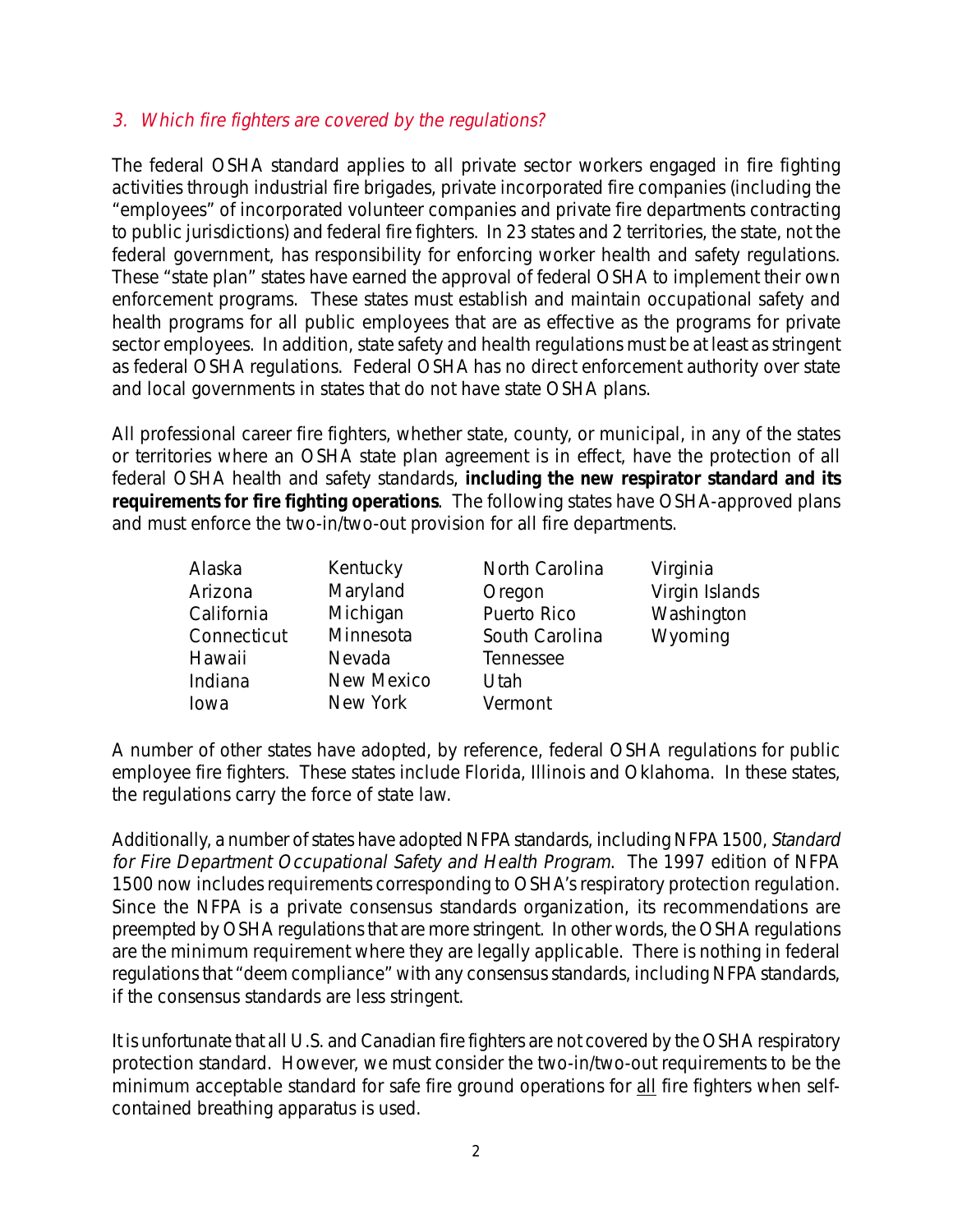### 4. When are two-in/two-out procedures required for fire fighters?

OSHA states that "once fire fighters begin the interior attack on an interior structural fire, the atmosphere is assumed to be IDLH and paragraph **29 CFR 1910.134(g)(4)** [two-in/two-out] applies." OSHA defines interior structural fire fighting "as the physical activity of fire suppression, rescue or both inside of buildings or enclosed structures which are involved in a fire situation beyond the incipient stage." OSHA further defines an incipient stage fire in **29 CFR 1910.155(c)(26)** as a "fire which is in the initial or beginning stage and which can be controlled or extinguished by portable fire extinguishers, Class II standpipe or small hose systems without the need for protective clothing or breathing apparatus." Any structural fire beyond incipient stage is considered to be an IDLH atmosphere by OSHA.

### 5. What respiratory protection is required for interior structural fire fighting?

OSHA requires that all fire fighters engaged in interior structural fire fighting must wear SCBAs. SCBAs must be NIOSH-certified, positive pressure, with a minimum duration of 30 minutes. **[29 CFR 1910.156(f)(1)(ii)]** and **[29 CFR 1910.134(g)(4)(iii)]**

#### 6. Are all fire fighters performing interior structural fire fighting operations required to operate in a buddy system with two or more personnel?

Yes. OSHA clearly requires that all workers engaged in interior structural fire fighting operations beyond the incipient stage use SCBA and work in teams of two or more. **[29 CFR 1910.134(g)(4)(i)]**

### 7. Are fire fighters in the interior of the structure required to be in direct contact with one another?

Yes. Fire fighters operating in the interior of the structure must operate in a buddy system and maintain voice or visual contact with one another at all times. This assists in assuring accountability within the team. **[29 CFR 1910.134(g)(4)(i)]**

#### 8. Can radios or other means of electronic contact be substituted for visual or voice contact, allowing fire fighters in an interior structural fire to separate from their "buddy" or "buddies"?

No. Due to the potential of mechanical failure or reception failure of electronic communication devices, radio contact is not acceptable to replace visual or voice contact between the members of the "buddy system" team. Also, the individual needing rescue may not be physically able to operate an electronic device to alert other members of the interior team that assistance is needed.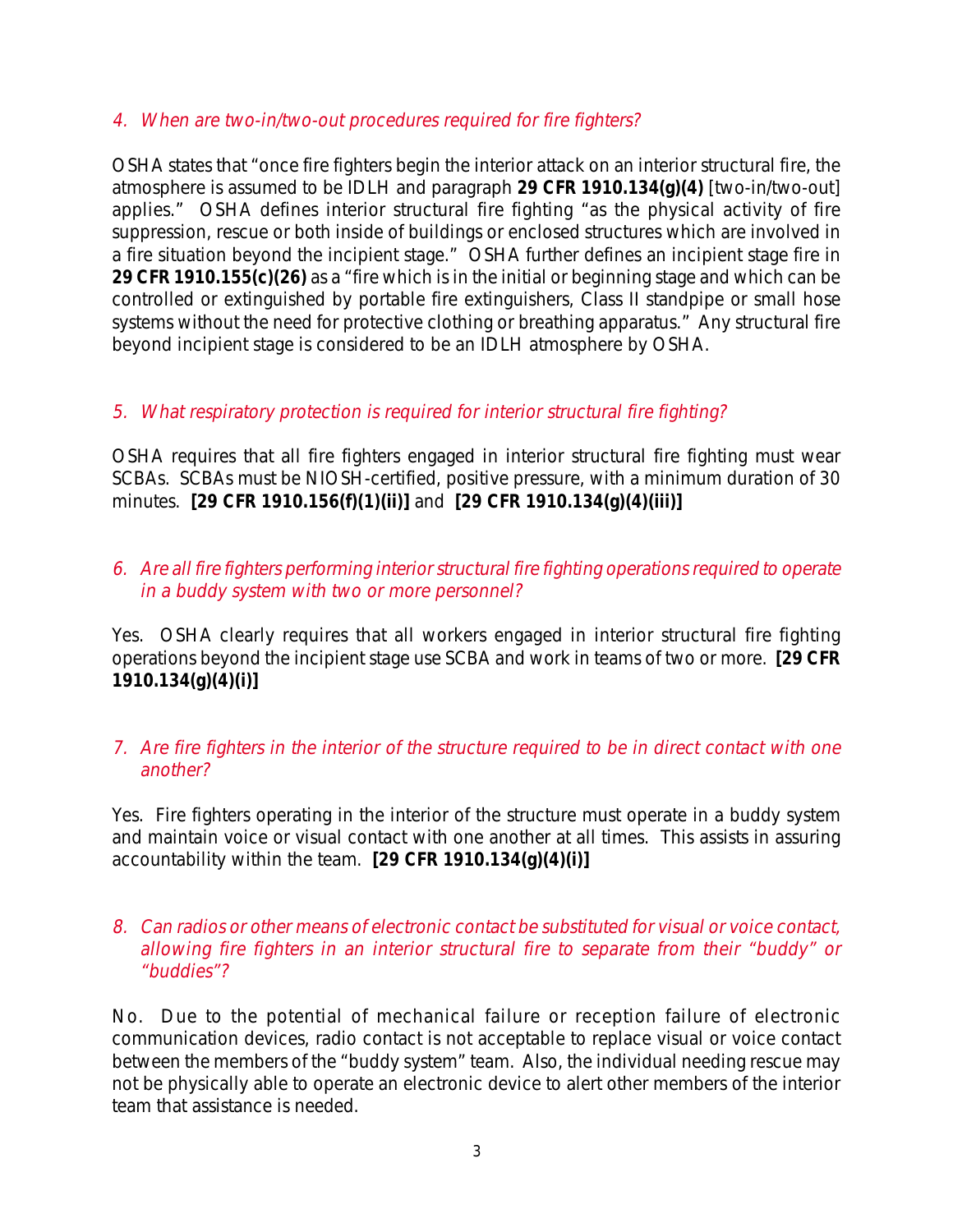Radios can and should be used for communications on the fire ground, including communications between the interior fire fighter team(s) and exterior fire fighters. They cannot, however, be the sole tool for accounting for one's partner in the interior of a structural fire. **[29 CFR 1910.134(g)(4)(i)] [29 CFR 1910.134(g)(3)(ii)]**

### 9. Are fire fighters required to be present outside the structural fire prior to a team entering and during the team's work in the hazard area?

Yes. OSHA requires at least one team of two or more properly equipped and trained fire fighters be present outside the structure before any team(s) of fire fighters enter the structural fire. This requirement is intended to assure that the team outside the structure has the training, clothing and equipment to protect themselves and, if necessary, safely and effectively rescue fire fighters inside the structure. For high-rise operations, the team(s) would be staged below the IDLH atmosphere. **[29 CFR 1910.134(g)(3)(iii)]**

### 10. Do these regulations mean that, at a minimum, four individuals are required, that is, two individuals working as a team in the interior of the structural fire and two individuals outside the structure for assistance or rescue?

Yes. OSHA requires that a minimum of two individuals, operating as a team in direct voice or visual contact, conduct interior fire fighting operations utilizing SCBA. In addition, a minimum of two individuals who are properly equipped and trained must be positioned outside the IDLH atmosphere, account for the interior team(s) and remain capable of rapid rescue of the interior team. The outside personnel must at all times account for and be available to assist or rescue members of the interior team. **[29 CFR 1910.134(g)(4)]**

### 11. Does OSHA permit the two individuals outside the hazard area to be engaged in other activities, such as incident command or fire apparatus operation (for example, pump or aerial operators)?

OSHA requires that one of the two outside person's function is to account for and, if necessary, initiate a fire fighter rescue. Aside from this individual dedicated to tracking interior personnel, the other designated person(s) is permitted to take on other roles, such as incident commander in charge of the emergency incident, safety officer or equipment operator. However, the other designated outside person(s) cannot be assigned tasks that are critical to the safety and health of any other employee working at the incident.

Any task that the outside fire fighter(s) performs while in standby rescue status must not interfere with the responsibility to account for those individuals in the hazard area. Any task, evolution, duty, or function being performed by the standby individual(s) must be such that the work can be abandoned, without placing any employee at additional risk, if rescue or other assistance is needed. **[29 CFR 1910.134(g)(4)(Note 1)]**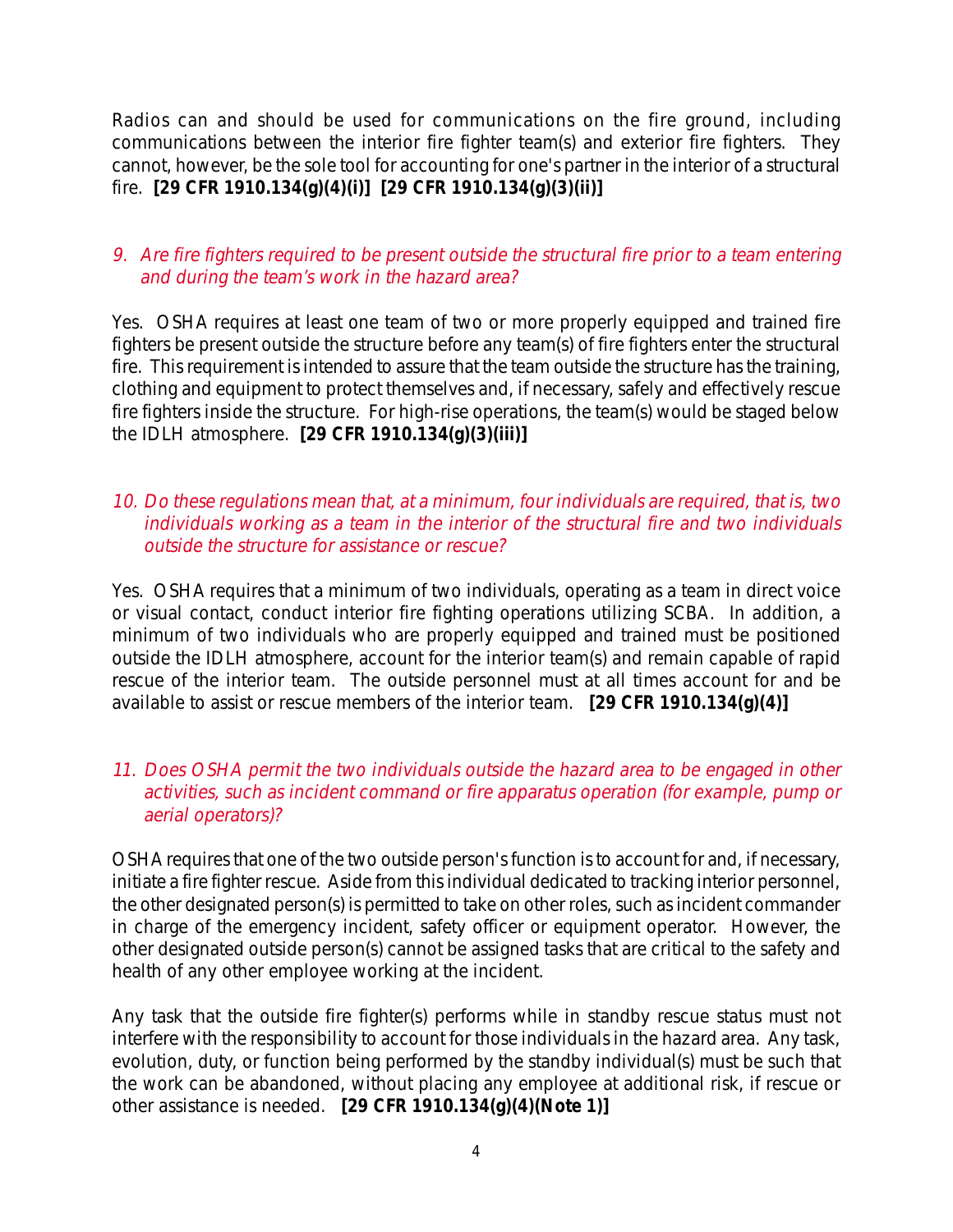#### 12. If a rescue operation is necessary, must the buddy system be maintained while entering the interior structural fire?

Yes. Any entry into an interior structural fire beyond the incipient stage, regardless of the reason, must be made in teams of two or more individuals. **[29 CFR 1910.134(g)(4)(i)]**

### 13. Do the regulations require two individuals outside for **each** team of individuals operating in the interior of a structural fire?

The regulations do not require a separate "two-out" team for each team operating in the structure. However, if the incident escalates, if accountability cannot be properly maintained from a single exposure, or if rapid rescue becomes infeasible, additional outside crews must be added. For example, if the involved structure is large enough to require entry at different locations or levels, additional "two-out" teams would be required. **[29 CFR 1910.134(g)(4)]**

### 14. If four fire fighters are on the scene of an interior structural fire, is it permissible to enter the structure with a team of two?

OSHA's respiratory protection standard is not about counting heads. Rather, it dictates functions of fire fighters prior to an interior attack. The entry team must consist of at least two individuals. Of the two fire fighters outside, one must perform accountability functions and be immediately available for fire fighter rescue. As explained above, the other may perform other tasks, as long as those tasks do not interfere with the accountability functions and can be abandoned to perform fire fighter rescue. Depending on the operating procedures of the fire department, more than four individuals may be required. **[29 CFR 1910.134(g)(4)(i)]**

### 15. Does OSHA recognize any exceptions to this regulation?

OSHA regulations recognize deviations to regulations in an emergency operation where immediate action is necessary to save a life. For fire department employers, initial attack operations must be organized to ensure that adequate personnel are at the emergency scene prior to any interior attack at a structural fire. If initial attack personnel find a **known** lifehazard situation where immediate action could prevent the loss of life, deviation from the two-in/two-out standard may be permitted, as an exception to the fire department's organizational plan.

However, such deviations from the regulations must be **exceptions** and not defacto standard practices. In fact, OSHA may still issue "de minimis" citations for such deviations from the standard, meaning that the citation will not require monetary penalties or corrective action. The exception is for a known life rescue only, not for standard search and rescue activities. When the exception becomes the practice, OSHA citations are authorized. **[29 CFR 1910.134(g)(4)(Note 2)]**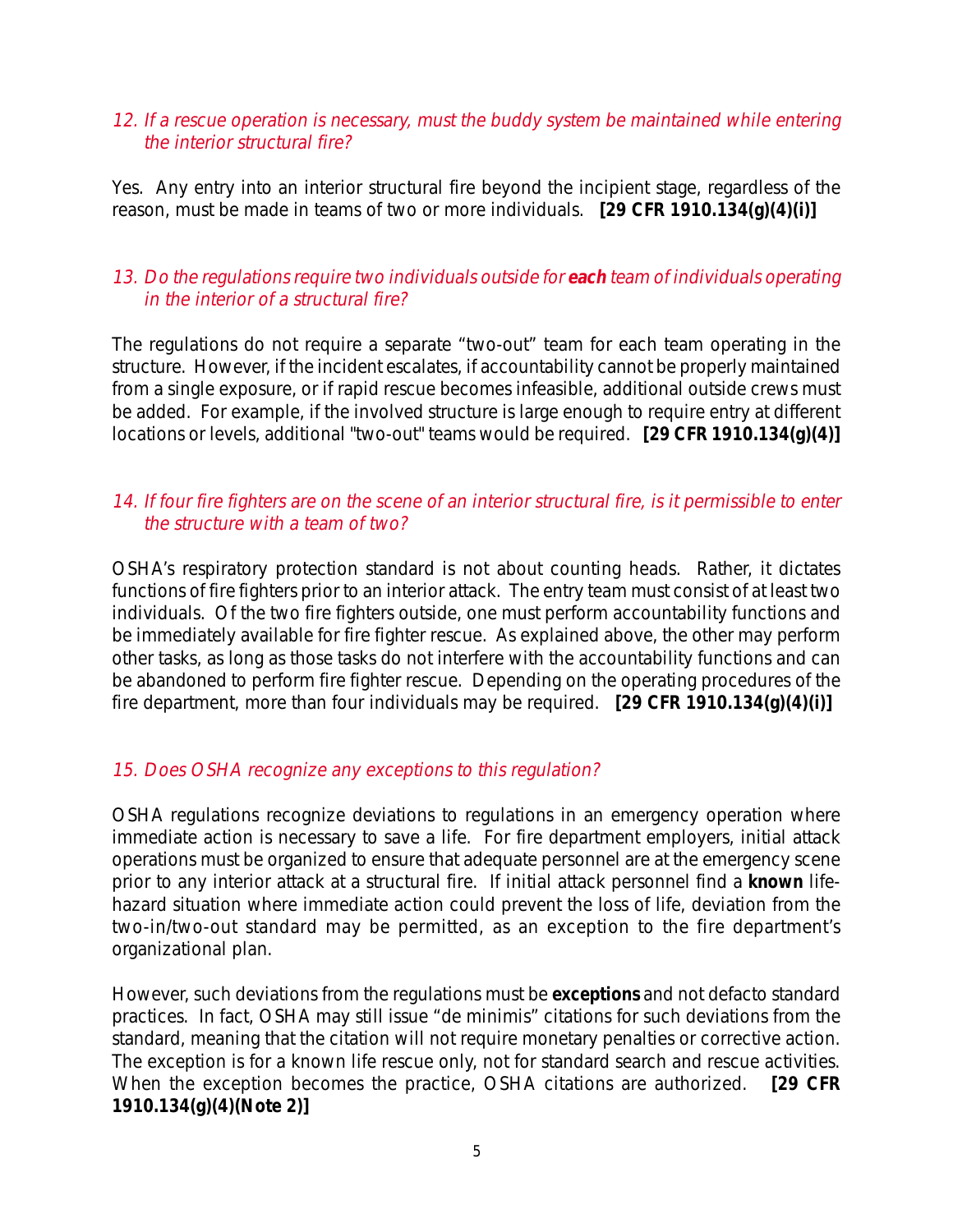#### 16. Does OSHA require employer notification prior to any rescue by the outside personnel?

Yes. OSHA requires the fire department or fire department designee (i.e. incident commander) be notified prior to any rescue of fire fighters operating in an IDLH atmosphere. The fire department would have to provide any additional assistance appropriate to the emergency, including the notification of on-scene personnel and incoming units. Additionally, any such actions taken in accordance with the "exception" provision should be thoroughly investigated by the fire department with a written report submitted to the Fire Chief. **[29 CFR 1910.134(g)(3)(iv)]**

#### 17. How do the regulations affect fire fighters entering a hazardous environment that is not an interior structural fire?

Fire fighters must adhere to the two-in/two-out regulations for other emergency response operations in any IDLH, potential IDLH, or unknown atmosphere. OSHA permits one standby person **only** in those IDLH environments in fixed workplaces, not fire emergency situations. Such sites, in normal operating conditions, contain only hazards that are known, well characterized, and well controlled. **[29 CFR 1910.120(q)(3)(vi)]**

#### 18. When is the new regulation effective?

The revised OSHA respiratory protection standard was released by the Department of Labor and published in the Federal Register on January 8, 1998. It is effective on April 8, 1998.

"State Plan" states have six months from the release date to implement and enforce the new regulations.

Until the April 8 effective date, earlier requirements for two-in/two-out are in effect. The formal interpretation and compliance memo issued by James W. Stanley, Deputy Assistant Secretary of Labor, on May 1, 1995 and the compliance memo issued by Assistant Secretary of Labor Joe Dear on July 30, 1996 establish that OSHA interprets the earlier 1971 regulation as requiring two-in/two-out. **[29 CFR 1910.134(n)(1)]**

#### 19. How does a fire department demonstrate compliance with the regulations?

Fire departments must develop and implement standard operating procedures addressing fire ground operations and the two-in/two-out procedures to demonstrate compliance. Fire department training programs must ensure that fire fighters understand and implement appropriate two-in/two-out procedures. **[29 CFR 1910.134(c)]**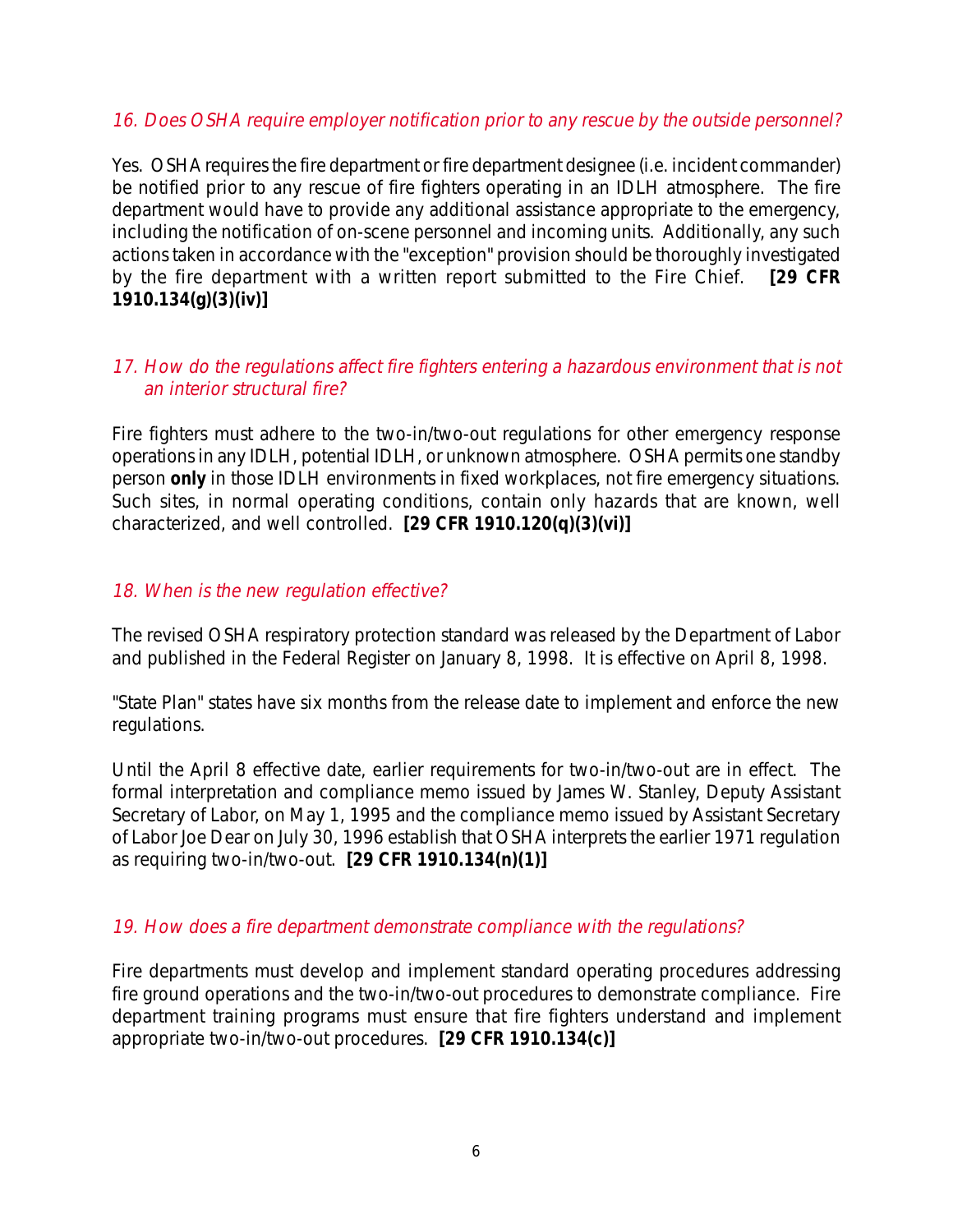#### 20. What can be done if the fire department does not comply?

Federal OSHA and approved state plan states must ".. assure so far as possible every working man and woman in the Nation safe and healthful working conditions." To ensure such protection, federal OSHA and states with approved state plans are authorized to enforce safety and health standards. These agencies must investigate complaints and conduct inspections to make sure that specific standards are met and that the workplace is generally free from recognized hazards likely to cause death or serious physical harm.

Federal OSHA and state occupational safety and health agencies must investigate written complaints signed by current employees or their representatives regarding hazards that threaten serious physical harm to workers. By law, federal and state OSHA agencies do not reveal the name of the person filing the complaint, if he or she so requests. Complaints regarding imminent danger are investigated even if they are unsigned or anonymous. For all other complaints (from other than a current employee, or unsigned, or anonymous), the agency may send a letter to the employer describing the complaint and requesting a response. It is important that an OSHA (either federal or state) complaint be in writing.

When an OSHA inspector arrives, he or she displays official credentials and asks to see the employer. The inspector explains the nature of the visit, the scope of the inspection and applicable standards. A copy of any employee complaint (edited, if requested, to conceal the employee's identity) is available to the employer. An employer representative may accompany the inspector during the inspection. An authorized representative of the employees, if any, also has the right to participate in the inspection. The inspector may review records, collect information and view work sites. The inspector may also interview employees in private for additional information. Federal law prohibits discrimination in any form by employers against workers because of anything that workers say or show the inspector during the inspection or for any other OSHA protected safety-related activity.

Investigations of imminent danger situations have top priority. An imminent danger is a hazard that could cause death or serious physical harm immediately, or before the danger can be eliminated through normal enforcement procedures. Because of the hazardous and unpredictable nature of the fire ground, a fire department's failure to comply with the two-in/ two-out requirements creates an imminent danger and the agency receiving a related complaint must provide an immediate response. If inspectors find imminent danger conditions, they will ask for immediate voluntary correction of the hazard by the employer or removal of endangered employees from the area. If an employer fails to do so, federal OSHA can go to federal district court to force the employer to comply. State occupational safety and health agencies rely on state courts for similar authority.

Federal and state OSHA agencies are required by law to issue citations for violations of safety and health standards. The agencies are not permitted to issue warnings. Citations include a description of the violation, the proposed penalty (if any), and the date by which the hazard must be corrected. Citations must be posted in the workplace to inform employees about the violation and the corrective action. **[29 CFR 1903.3(a)]**